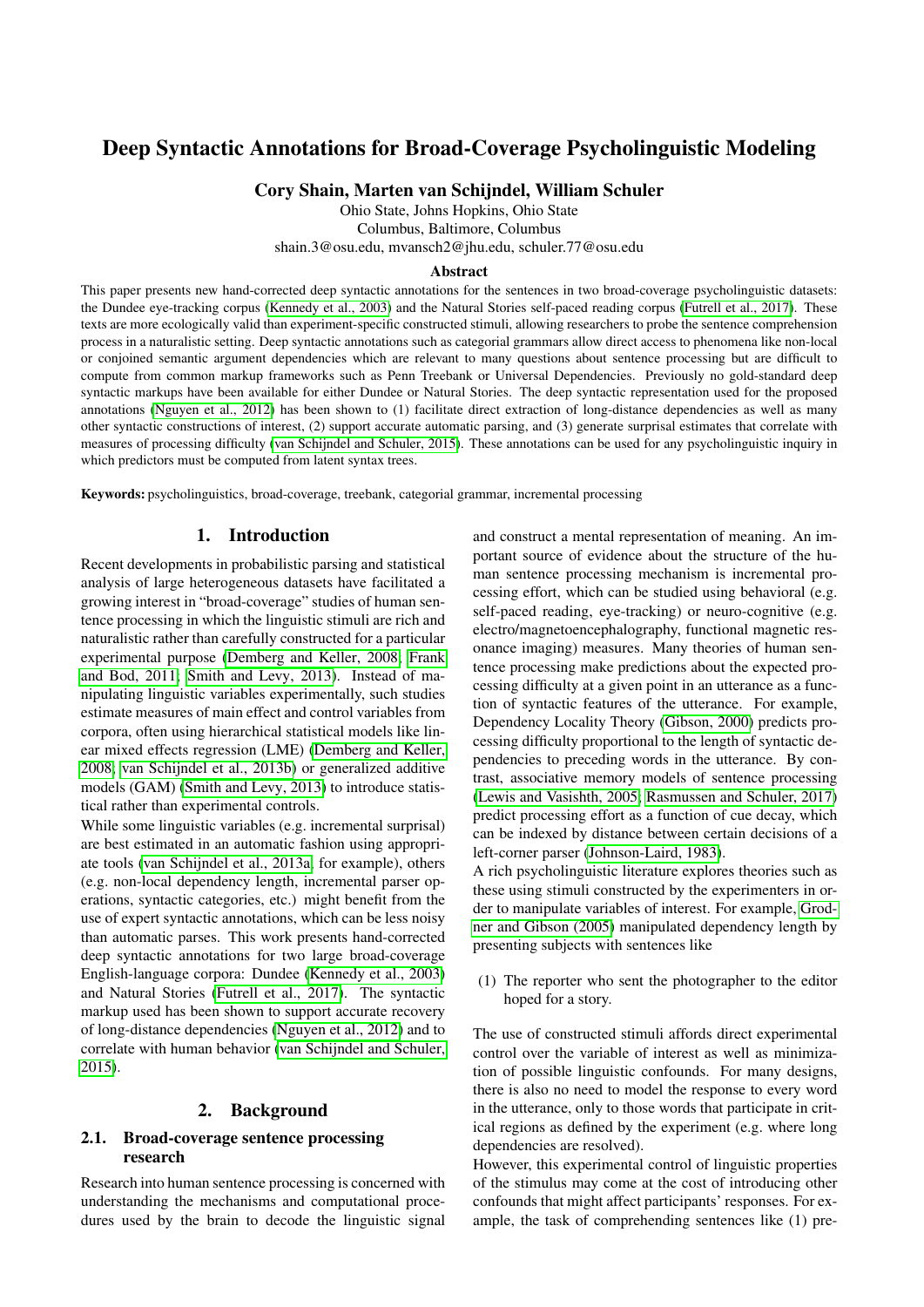|   | primitive types               |   |                              |    | type-combining operators    |
|---|-------------------------------|---|------------------------------|----|-----------------------------|
|   | finite verb clause            | S | top-level utterance          | -a | argument expected ahead     |
|   | infinitive clause             |   | subject-auxiliary inverted   | -b | argument expected behind    |
| B | base-form clause              |   | complementized finite verb   | -c | conjunct expected ahead     |
| L | participial clause            |   | complementized infinitive    | -d | conjunct expected behind    |
| A | adjectival/predicative clause | E | complementized base-form     | -g | gap-filler                  |
| R | adverbial clause              | N | nominal clause / noun phrase | -h | heavy-shift / extraposition |
| G | gerund clause                 | D | determiner / possessive      | -ì | interrogative pronoun       |
| D | particle                      |   | non-possessive genitive      | -r | relative pronoun            |
|   |                               |   |                              |    | passive                     |

<span id="page-1-1"></span>Table 1: Nguyen et al. (2012) primitive types and type-combining operators.

sented in isolation is distinct in many ways from the usual conditions of human sentence processing. First, the words and constructions that appear in the stimuli rarely reflect the distributional characteristics of typical language use in fact, constructed stimuli intentionally deviate from these distributional characteristics in order to test the hypothesis in question. Responses to unnatural utterances may not generalize to sentence processing in more typical cases. Second, constructed stimuli are usually presented in isolation, possibly introducing an inflated burden of pragmatic inference. For example, (1) contains three definite noun phrases, but participants are given no linguistic or situational context against which to interpret them. Third, the fact of presenting unusual sentences in isolation may signal to subjects that the implicit use of language for communication is being temporarily suspended. If it is not clear to subjects that the experimenters are trying to communicate a substantive message about the reporter, photographer, and editor, they may abandon their usual sentence processing routines and instead use task-specific heuristics. Added to the foregoing concerns about ecological validity is the fact that data collected in this way are at best difficult to reappropriate in order to study questions outside the purview of the original experimental design.

Broad-coverage studies are therefore an important complement to constructed-stimulus studies. By relaxing the requirement for direct manipulation and bringing linguistic confounds under statistical rather than experimental control, sentence processing researchers can mitigate the aforementioned problems by exposing subjects to context-rich connected texts and performing word-by-word modeling of responses to linguistic predictors computed from the stimuli. Such paradigms have been used to explore the sensitivity of the human sentence processing apparatus to variables like surprisal [\(Frank and Bod, 2011;](#page-3-3) [Fossum and Levy,](#page-3-7) [2012;](#page-3-7) [Demberg et al., 2013;](#page-3-8) [van Schijndel and Schuler,](#page-4-1) [2015\)](#page-4-1) and dependency locality [\(Demberg and Keller, 2008;](#page-3-2) [Shain et al., 2016\)](#page-4-7). By providing hand-corrected deep syntactic annotations for two large broad-coverage corpora, the current work aims to support further research along these lines.

## 2.2. Deep Syntactic Annotations

Explorations of memory effects in sentence processing typically require some indicator of precisely when during sentence processing certain syntactic arguments are attached and which semantic argument dependencies are associated with those syntactic arguments. This linguistic precision requires a deep syntactic annotation of the stimulus sentences that are the source of the modeled psycholinguistic phenomena.

The deep syntactic annotation used in this resource is a generalized categorial grammar (GCG) of English [\(Nguyen et](#page-4-0) [al., 2012\)](#page-4-0).<sup>[1](#page-1-0)</sup> This representation both (1) defines a small set of licensed syntactic compositions, like e.g. Combinatory Categorial Grammar [\(Steedman, 2000\)](#page-4-8), and (2) restricts the inventory of types to those needed to enforce grammatical constraints, like e.g. Head-driven Phrase Structure Grammar [\(Pollard and Sag, 1994\)](#page-4-9). This markup assigns a category or sign type to each meaningful sequence of words in each sentence, consisting of a *primitive clausal type* (e.g. a verb-headed clause V, base-form clause B, noun phrase or nominal clause N, etc.) lacking one or more dependent types, each delimited by a *type-combining operator* (e.g. -a to define a missing argument expected immediately ahead in the utterance, -b to define a missing argument expected immediately behind in the utterance, -c or -d to missing conjuncts ahead or behind, and so on). Table [1](#page-1-1) lists the complete set of primitive types and typecombining operators in this markup. The marked up categories are constrained by a set of grammatical inference rules which assign semantic dependencies in cases of argument and modifier attachment, and keep track of these dependencies through phenomena like passive alternations, conjunctions, filler-gap constructions, extrapositions, and subject-auxiliary inversions. Table [2](#page-2-0) lists a set of grammatical inference rules that constrain possible annotations, and Figures [1](#page-2-1) and [2](#page-2-2) show some example marked up sentences. This rich markup can be reliably automatically reannotated from Penn Treebank markup [\(Marcus et al., 1993\)](#page-4-10) if available, or automatically suggested by a robust PCFG parser [\(Petrov and Klein, 2007,](#page-4-11) for example) trained on existing reannotated markup, with or without hand correction.

Unlike Penn Treebank markup [\(Marcus et al., 1993\)](#page-4-10) or syntactic dependency markup [\(de Marneffe et al., 2006;](#page-3-9) [Nivre](#page-4-12) [et al., 2016,](#page-4-12) for example), unbounded dependencies are represented locally in the [Nguyen et al. \(2012\)](#page-4-0) markup, permitting access to a store of incomplete non-local dependencies at any point in parsing. The syntactic composition rules

<span id="page-1-0"></span><sup>&</sup>lt;sup>1</sup>Further in-depth details of the GCG specification are available here: <http://go.osu.edu/gcg>.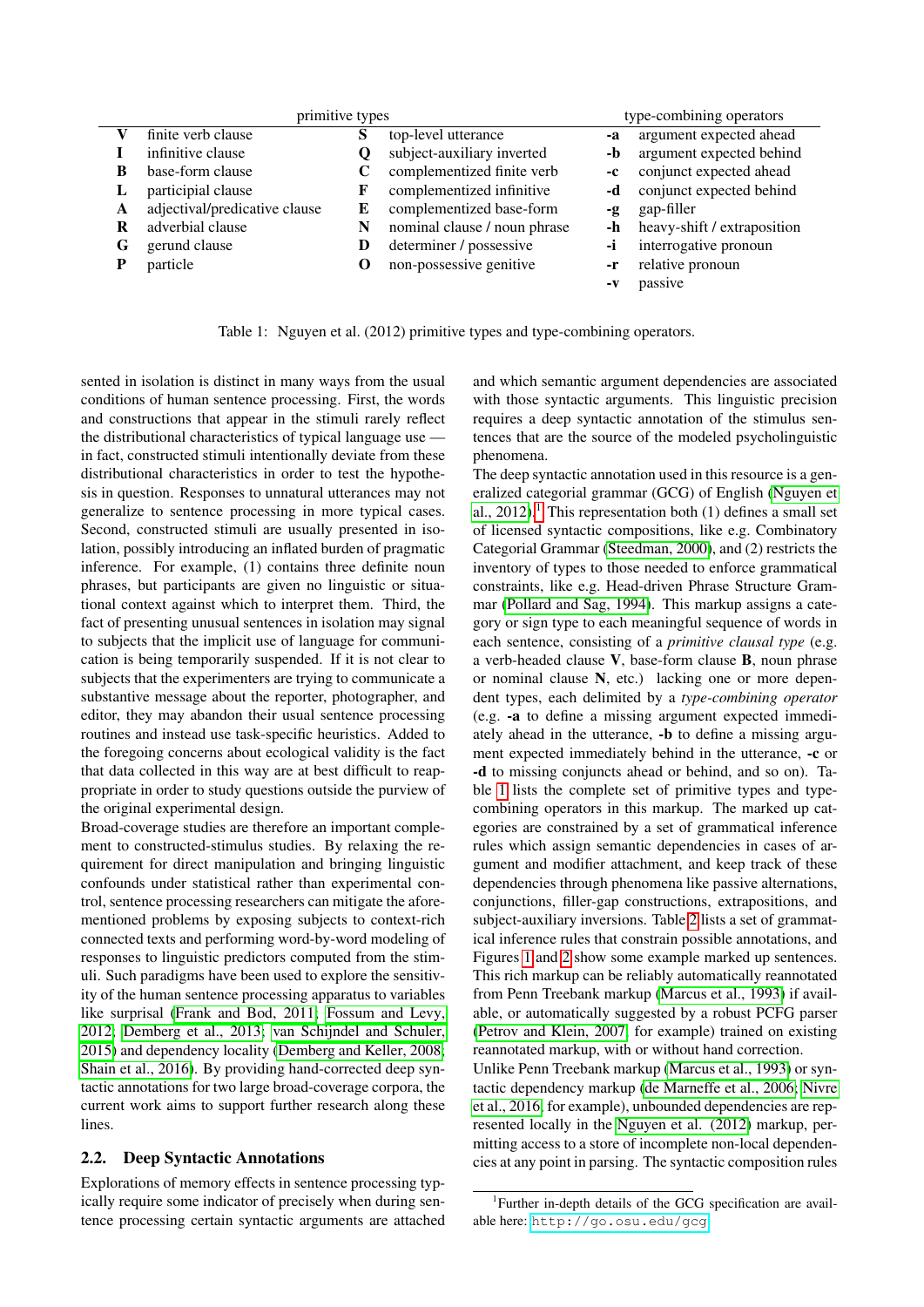| argument attachment ahead or behind<br>conjunct attachment ahead or behind<br>extraction |
|------------------------------------------------------------------------------------------|
|                                                                                          |
|                                                                                          |
|                                                                                          |
| gap-filler attachment ahead or behind                                                    |
| heavy-shift / extraposition                                                              |
| interrogative clause attachment                                                          |
| modifier attachment ahead or behind                                                      |
| subject-auxiliary inversion                                                              |
| relative clause attachment                                                               |
| type conversion / argument elision                                                       |
| auxiliary attachment ahead or behind                                                     |
| passive                                                                                  |
| <i>it-extraposition</i>                                                                  |
| zero-head introduction                                                                   |
|                                                                                          |

<span id="page-2-0"></span>Table 2: Grammatical inference rules, adapted from Nguyen et al. (2012).

map deterministically to semantic composition operations, allowing certain incremental semantic processing decisions to be recovered from syntactic annotations. The advantage of this markup for psycholinguistic modeling is the direct access it affords to incremental non-local dependency features and semantic composition operations, both of which may play a role in human sentence processing. In this respect, this markup is similar to HPSG, LFG, and various instantiations of categorial grammar such as CCG. In fact, with appropriate reannotation scripts, the present markup can in principle be used to generate these other markups automatically. GCG was selected for the present annotation because of previous work showing evidence that it has several psycholinguistically desirable properties: better automatic recovery of filler-gap and other non-local dependencies than parsers trained on dependency representations [\(Nguyen et al., 2012\)](#page-4-0), better control over syntactic frequency confounds in psycholinguistic data than controls based on Penn Treebank annotations [\(van Schijndel et](#page-4-13) [al., 2014\)](#page-4-13), and correlation between human response times and surprisal estimates computed by an incremental parser trained on this representation [\(van Schijndel and Schuler,](#page-4-1) [2015\)](#page-4-1).

#### 2.3. Corpora annotated

This work presents annotations for the Dundee [\(Kennedy](#page-3-0) [et al., 2003\)](#page-3-0) and Natural Stories [\(Futrell et al., 2017\)](#page-3-1) reading time corpora. Dundee contains eye-tracking measures from 10 subjects reading 20 editorials from *The Independent* newspaper. The stimulus set contains a total of 51,502 tokens and 2,368 sentences [\(Kennedy et al., 2003\)](#page-3-0), with a total of 260,065 fixation events across all subjects. Dundee has been in existence for some time and has been used for psycholinguistic hypothesis testing in a variety of studies [\(Demberg and Keller, 2008;](#page-3-2) [Frank, 2009;](#page-3-10) [Frank and Bod,](#page-3-3) [2011;](#page-3-3) [Fossum and Levy, 2012;](#page-3-7) [Smith and Levy, 2013;](#page-4-2) [Demberg et al., 2013\)](#page-3-8). A treebank exists for Dundee [\(Bar](#page-3-11)[rett et al., 2015\)](#page-3-11) using syntactic dependencies [\(Nivre et al.,](#page-4-12) [2016\)](#page-4-12), but syntactic dependencies are optimized for efficient parsing and as a result are not as closely related to



<span id="page-2-1"></span>Figure 1: A simple sentence, *This car nobody drove*, annotated with Nguyen et al. (2012) markup. At the top, the noun phrase, *this car*, attaches as a gap filler (-gN) using inference rule G. Below that, the noun phrase, *nobody*, attaches as the first argument (-aN) of the verb *drove* using inference rule A. Below that, the gap filler is identified as an extracted second argument (-bN) of the verb *drove*, using inference rule E.



<span id="page-2-2"></span>Figure 2: A more complex sentence, involving conjunction (-c, -d) of a transitive verb (V-aN-bN), and extraposition of a genitive complement (-hO) across an adverb (R-aN).

semantic argument structure as dependencies derived from categorial grammar markup.[2](#page-2-3) This distinction is apparent in cases of conjunctions, extrapositions, and filler-gap extractions from embedded clauses. For example, because syntactic dependency representations typically analyze conjunctions as linked lists of conjuncts, they are not able to assign different analyses to high and low attachment readings of *old* in the conjunction *old men and women* (see Figure [3\)](#page-3-12), since the word *men* serves as both the high and low site for modifier attachment. Markup based on categorial grammar or phrase structure is able to distinguish these different attachment analyses using different bracketings.

Natural Stories contains self-paced reading measures from 181 subjects reading (some subset of) 10 short stories on Amazon Mechanical Turk. The stimulus set contains a total of 10,245 tokens and 485 sentences, with a total of 848,768 reading events across all subjects. [Shain et al. \(2016\)](#page-4-7) used Natural Stories to test hypotheses about retrieval costs during sentence processing. Natural Stories distributes with

<span id="page-2-3"></span><sup>&</sup>lt;sup>2</sup>Note that there exists an enhanced deep markup for universal dependencies [\(Schuster and Manning, 2016\)](#page-4-14) which can mitigate some of the problems with shallow dependency annotations. However, no hand-corrected deep dependency markups are available for either Dundee or Natural Stories, and many of the representational advantages of deep dependency markups are provided directly by the current GCG annotation scheme.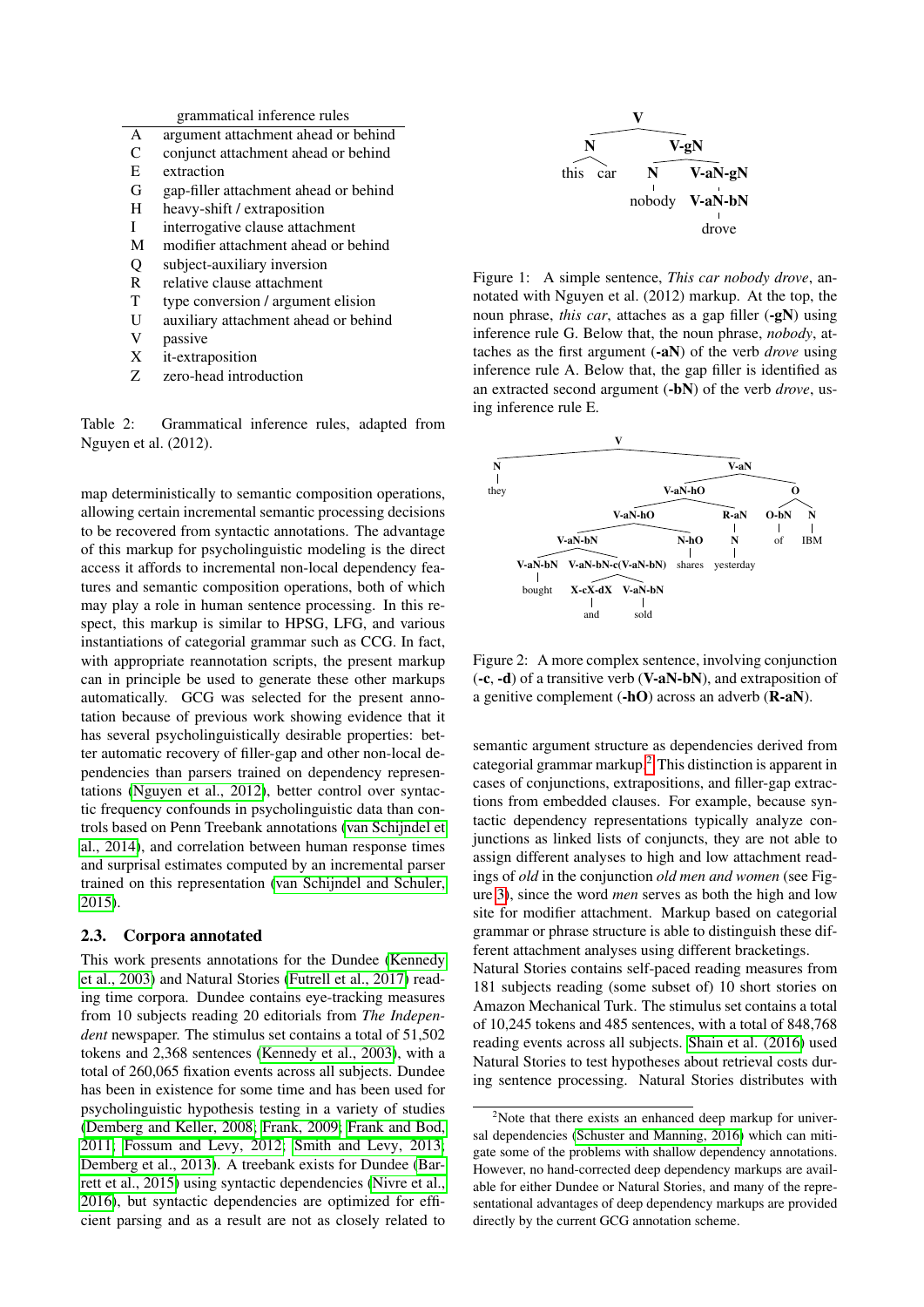

<span id="page-3-12"></span>Figure 3: Syntactic dependency analysis of both high and low attachment of *old* in the conjunction *old men and women*.

hand-corrected Penn Treebank (PTB) annotations, as well as uncorrected syntactic dependency annotations automatically generated from the PTB source. The deep syntactic annotations described here complement these existing annotations by providing rich phrase-structural representations that locally encode syntactic dependency information and deterministically represent semantic composition operations, allowing researchers to more easily study the role of these features in human sentence processing.

#### 3. Methods

Stimuli from both corpora were syntactically annotated via single-expert hand-correction of automatically-generated deep syntactic markup. In the case of Dundee, the automatic source parses were produced by the [Petrov and Klein](#page-4-11) [\(2007\)](#page-4-11) parser trained on an automatic translation from PTB to deep syntactic trees in sections 2–21 of the Wall Street Journal corpus, using the [Nguyen et al. \(2012\)](#page-4-0) reannotation algorithm. In the case of the Natural Stories corpus, the automatic annotations were produced by applying the [Nguyen et al. \(2012\)](#page-4-0) reannotation algorithm directly to the gold PTB-style trees supplied by the authors of the corpus [\(Futrell et al., 2017\)](#page-3-1). Hand-correction of the Natural Stories deep syntactic reannotation was performed by a single expert annotator. The automatic parses of the Dundee corpus were partitioned in two and each set was hand-corrected by a distinct expert annotator. Depending on the complexity of the sentence, the principal annotators consulted at times with one or more additional experts before deciding on a final annotation.

#### 4. Access

Annotations for both corpora are distributed through the ModelBlocks repository [\(van Schijndel and](#page-4-15) [Schuler, 2013\)](#page-4-15), which can be accessed at the following URL: [https://github.com/modelblocks/](https://github.com/modelblocks/modelblocks-release) [modelblocks-release](https://github.com/modelblocks/modelblocks-release). [3](#page-3-13) ModelBlocks only includes the syntactic annotations, not the stimuli themselves. Once users are in possession of the source stimuli, ModelBlocks provides scripts to automatically generate the complete treebanks by combining the annotations with the source stimuli. The Natural Stories corpus is publicly available and can be accessed at the following URL: [https://](https://github.com/languageMIT/naturalstories) [github.com/languageMIT/naturalstories](https://github.com/languageMIT/naturalstories). Because of licensing restrictions on the stimuli, the Dundee corpus is not publicly available. Interested researchers must contact the authors directly [\(Kennedy et al., 2003\)](#page-3-0) for access.

<span id="page-3-13"></span><sup>3</sup>This Github URL supersedes the one in the cited paper.

## 5. Conclusion

Because the Dundee and Natural Stories corpora are broadcoverage rather than constructed to target a particular question, they provide a more realistic measure of subjects' typical response to language stimuli, and the data they contain can be reappropriated to test a variety of hypotheses about the human sentence processing system, some of which may not have been anticipated at the time of data collection. The deep syntactic representation used here provides access to incremental non-local dependency features and semantic composition operations, which are of potential import to a range of sentence processing questions. Thus, the handcorrected deep syntactic annotations presented in this work should have lasting value by supporting an open set of such investigations into possible determinants of sentence processing difficulty.

### 6. Bibliographic References

- <span id="page-3-11"></span>Barrett, M., Agić, Z., and Søgaard, A., (2015). *The Dundee Treebank*, pages 242–248. Association for Computational Linguistics.
- <span id="page-3-9"></span>de Marneffe, M.-C., MacCartney, B., and Manning, C. D. (2006). Generating typed dependency parses from phrase structure parses. In *Proceedings of LREC 2006*.
- <span id="page-3-2"></span>Demberg, V. and Keller, F. (2008). Data from eye-tracking corpora as evidence for theories of syntactic processing complexity. *Cognition*, 109(2):193–210.
- <span id="page-3-8"></span>Demberg, V., Keller, F., and Koller, A. (2013). Incremental, predictive parsing with psycholinguistically motivated tree-adjoining grammar. *Computational Linguistics*, 39(4):1025–1066.
- <span id="page-3-7"></span>Fossum, V. and Levy, R. (2012). Sequential vs. hierarchical syntactic models of human incremental sentence processing. In *Proceedings of CMCL 2012*. Association for Computational Linguistics.
- <span id="page-3-3"></span>Frank, S. and Bod, R. (2011). Insensitivity of the human sentence-processing system to hierarchical structure. *Psychological Science*.
- <span id="page-3-10"></span>Frank, S. L. (2009). Surprisal-based comparison between a symbolic and a connectionist model of sentence processing. In *Proc. Annual Meeting of the Cognitive Science Society*, pages 1139–1144.
- <span id="page-3-1"></span>Futrell, R., Gibson, E., Tily, H., Vishnevetsky, A., Piantadosi, S., and Fedorenko, E. (2017). The natural stories corpus. *arXiv*, (1708.05763).
- <span id="page-3-4"></span>Gibson, E. (2000). The dependency locality theory: A distance-based theory of linguistic complexity. In *Image, language, brain: Papers from the first mind articulation project symposium*, pages 95–126, Cambridge, MA. MIT Press.
- <span id="page-3-6"></span>Grodner, D. J. and Gibson, E. (2005). Consequences of the serial nature of linguistic input. *Cognitive Science*, 29:261–291.
- <span id="page-3-5"></span>Johnson-Laird, P. N. (1983). *Mental models: Towards a cognitive science of language, inference, and consciousness*. Harvard University Press, Cambridge, MA, USA.
- <span id="page-3-0"></span>Kennedy, A., Pynte, J., and Hill, R. (2003). The Dundee corpus. In *Proceedings of the 12th European conference on eye movement*.